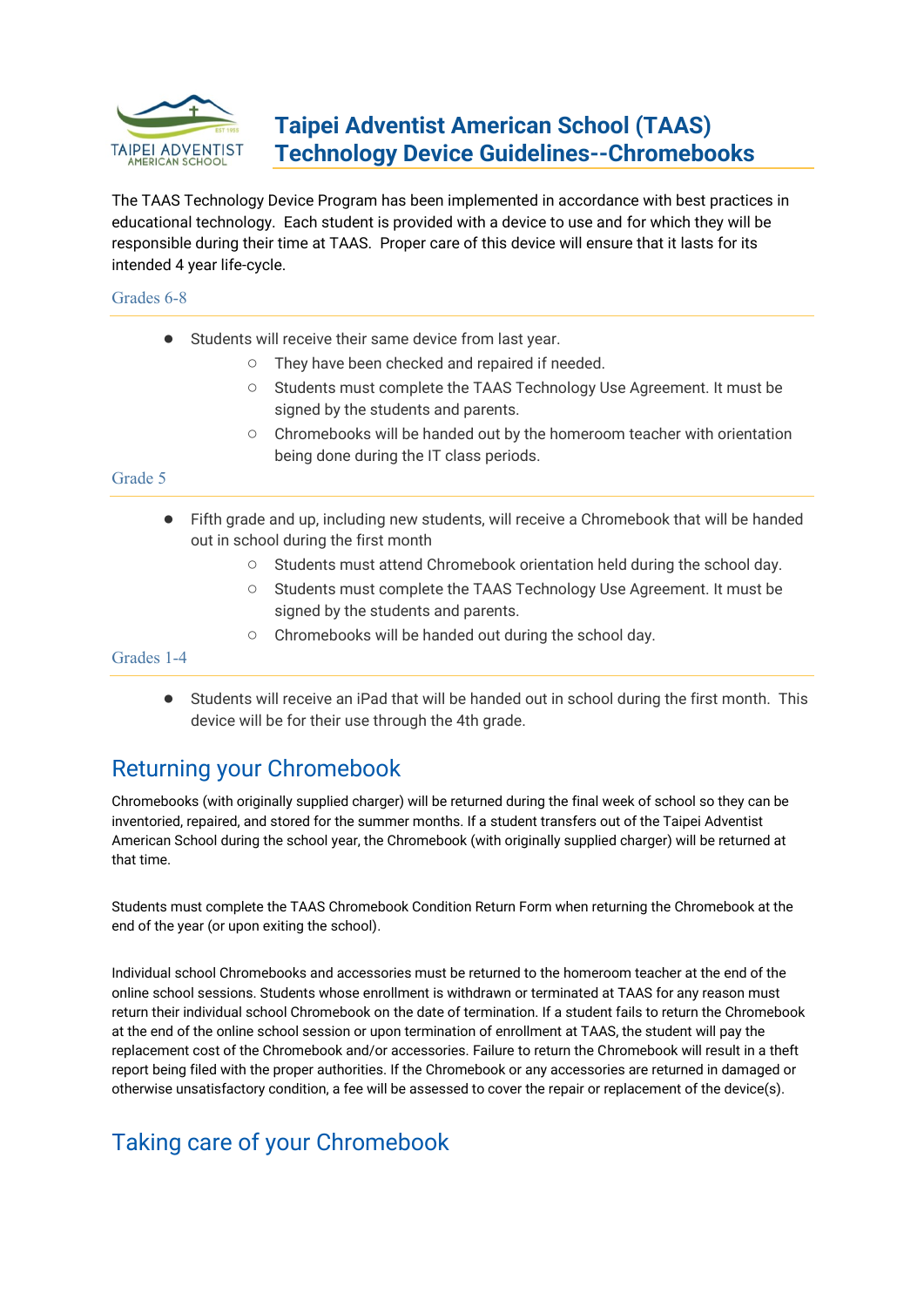Students are responsible for the general care of the Chromebook they have been issued by the school. Chromebooks that are broken, or fail to work properly, must be taken to the Help Desk as soon as possible so that they can be taken care of properly. Do not take school owned Chromebooks to an outside computer service for any type of repairs or maintenance.

### General precautions

- Take care to protect your password. Do not share your password.
- No food or drink is allowed next to your Chromebook while it is in use.
- Cords, cables, and removable storage devices must be inserted carefully into the Chromebook.
- Never transport your Chromebook with the power cord plugged in. Never store your Chromebook in your carry case or backpack while plugged in.
- Students should never carry their Chromebooks while the screen is open.
- Chromebooks must remain free of any writing, drawing, or stickers that are not the property of TAAS.
- Heavy objects should never be placed on top of your Chromebook.
- Chromebooks must have a Taipei Adventist American School asset tag on them at all times and this tag must not be removed or altered in any way. If the tag is removed disciplinary action will result.
- Chromebooks should never be left in a car, unlocked locker or any unsupervised area.
- Students are responsible for returning their device to the charging cart and attaching the correct cable each school day.
- If your device is in need of repair, please bring it to the IT department as soon as possible.
- When charging the Chromebook, avoid stressing the power port on the Chromebook by keeping the power adapter at the same height as the Chromebook.

## Carrying Chromebooks

The guidelines below should always be followed when moving your Chromebook:

- Transport Chromebooks with care
- Never move a Chromebook by lifting from the screen. Always support a Chromebook from its bottom with the lid closed.
- Chromebook lids should always be closed and tightly secured when moving
- When carrying the Chromebook in another case/backpack, take caution when placing other items (notebooks, books, lunch box, etc.) to avoid putting too much pressure and weight on the Chromebook screen. The screen is delicate and can crack easily.
- Use caution when placing Chromebooks into bags, to ensure that writing utensils, earbuds, etc. do not slip between the screen and keyboard.

#### Screen care

The Chromebook screens can be easily damaged! The screens are particularly sensitive to damage from excessive pressure on the screen.

- Do not lean or put pressure on the top of the Chromebook when it is closed.
- Do not store the Chromebook with the screen in the open position.
- Do not place anything near the Chromebook that could put pressure on the screen.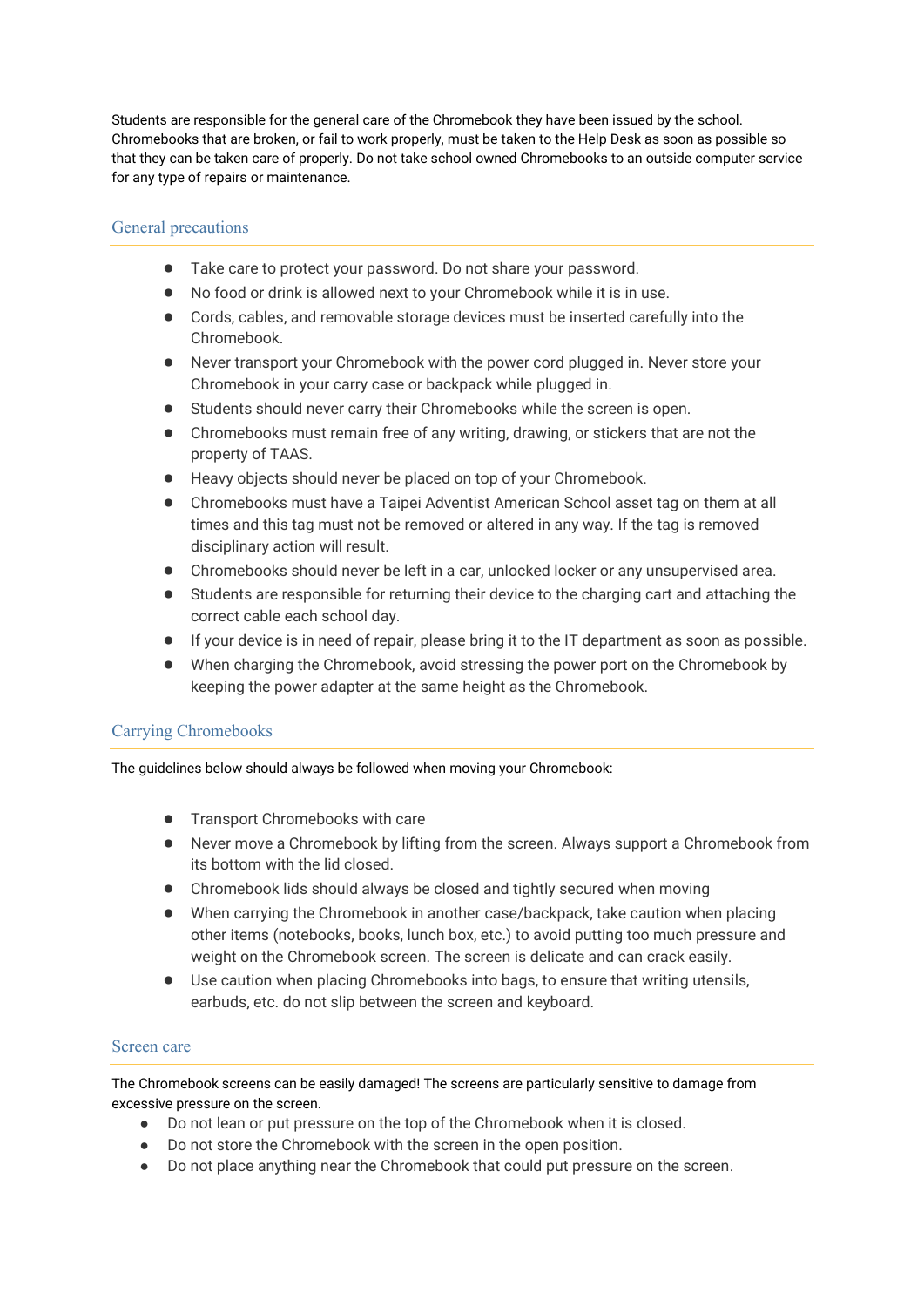- Do not place anything in a carrying case or backpack that will press against the cover.
- Do not poke the screen with anything that will mark or scratch the screen surface.
- Do not place anything on the keyboard before closing the lid (e.g. pens, pencils, or disks).
- Clean the screen with a soft, dry microfiber cloth or anti-static cloth.

## Using your Chromebook at school

- Chromebooks are intended for use at school each day.
- In addition to teacher expectations for Chromebook use, school messages, announcements, calendars and schedules may be accessed using the Chromebook.
- Students must be responsible to bring their Chromebook to all classes, unless specifically advised not to do so by their teacher.
- Chromebooks should be returned to the charging cart in your homeroom when not in use.
- All access to your school account is monitored even if it is on your own device.

### Chromebooks under repair

● Loaner Chromebooks may be issued to students when they leave their Chromebook for repair at the IT department.

### Charging your Chromebook

- Chromebooks must be returned to the charging cart and connected to the charger each day in order to be fully charged for the following school day.
- Repeat violations of this policy may result in disciplinary action.

#### **Backgrounds**

- Inappropriate media may not be used as a screensaver or background.
- Presence of guns, weapons, pornographic materials, inappropriate language, demonic/occult, racist material, alcohol, drug, gang related symbols or pictures will result in disciplinary actions.

#### Sound, music, and games

- Sound must be muted at all times unless permission is obtained from the teacher for instructional purposes.
- Headphones may be used at the discretion of the teacher.
- All apps/music/games must be school-approved and/or educationally appropriate.

#### Printing

- Digital sharing of documents is encouraged, printing is discouraged.
- Students may use network printers with teacher's permission during class or breaks.

# At home use (During online school only)

● Chromebooks are to be left at school at the end of each day unless online school is in session, or the teacher has specifically requested you take it home to work on an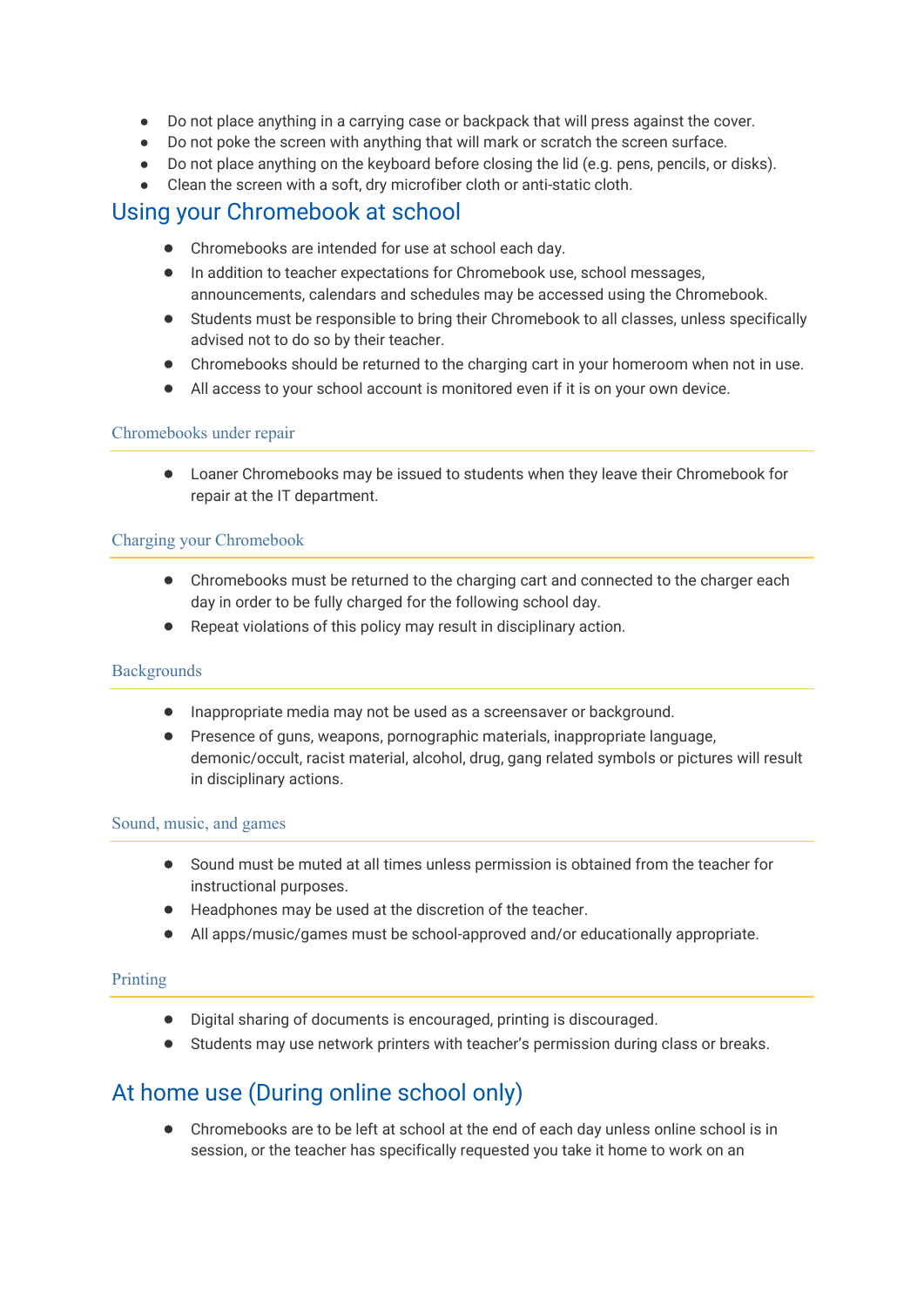assignment. (Power supplies must remain in the charging cart if it is for an overnight assignment.)

- Chromebook care at home is as important as in school, please refer to the care section.
- It is recommended that you transport your Chromebook in a case or protected backpack.
- Students are allowed to connect to a wireless network when using their Chromebook away from school. Student use of the Chromebook will be subject to the TAAS website filtering software even when accessing materials on a home connection. The filtering software will ONLY affect TAAS-owned devices and its use under the school's Acceptable Use Policy.
- A WiFi Internet connection is required for much of Chromebook use; however, many applications can be used while not connected to the Internet, including Google Drive, Docs, Sheets, Slides, and others.

## Managing your files and saving your work

- The majority of student work will be stored in Internet/cloud based applications and can be accessed from any computer with an Internet connection and most mobile Internet devices.
- Some files may be stored on the Chromebook's hard drive.
- Students should always remember to save frequently when working on digital media if working outside of Google Drive.
- The school will not be responsible for the loss of any student work.
- Files should only be stored in your Google Drive and not in the downloads file folder of the Chromebook.

# Supporting your Chromebook

Proper care and maintenance of your Chromebook will help keep a device in good working condition over the four years it is in use.

## Updating your Chromebook

● When a Chromebook starts up, it updates itself automatically, so it has the most recent version of the Chrome operating system without you having to do a thing. No need for time-consuming installs, updates, or re-imaging.

#### Procedures for restoring your Chromebook

- If your Chromebook needs technical support for the operating system, all support will be handled by the IT department.
- The school does not accept responsibility for the loss of any software or documents deleted due to reformatting and reimaging due to technical issues or issues resulting from inappropriate use.

## Apps and extensions

● Searching for and applying most apps/extensions from the Chrome Web Store has been disabled for all students. Some mandatory apps/extensions will be automatically added. Other Apps/extensions that appear in TAAS's recommended Apps tab in the Chrome Web Store are available to add by each individual student.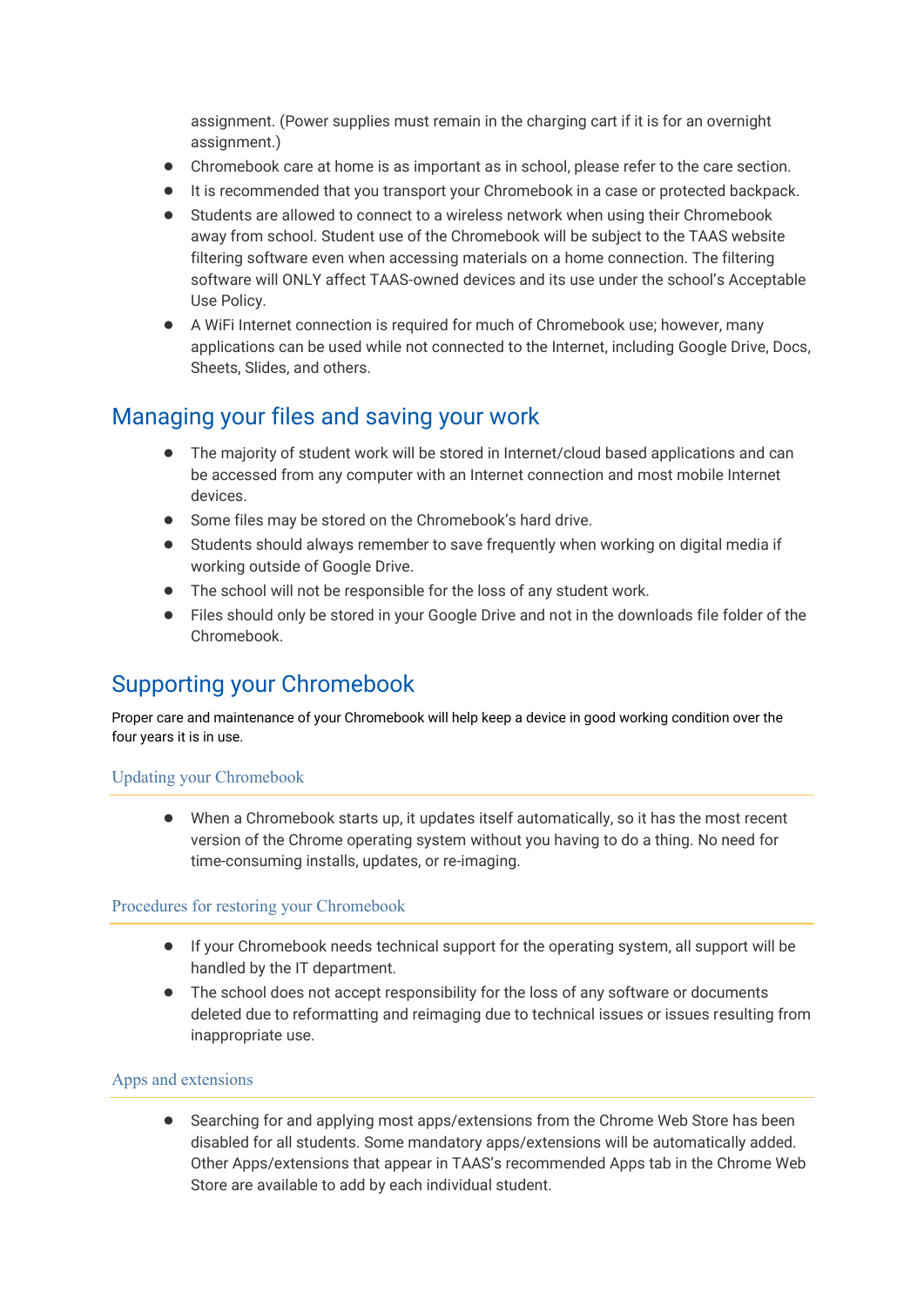- Students may request educational/instructional applications through an email to the IT teacher. The TAAS Director of Technology will determine educational value before allowing access.
- Some web apps will be available to use when the Chromebook is not connected to the Internet, including Google Drive apps (Docs, Sheets, Slides, etc.)

# Protecting and storing your Chromebook

### Chromebook identification

- Student Chromebooks will be labeled in the manner specified by the school. Chromebooks can be identified in several ways:
	- Record of school tag
	- Serial number
- Chromebooks are the responsibility of the student. This device is for your use for four years. Take good care of it!

### Account security

● Students are required to use their [taas-taiwan.com](http://taas-taiwan.com/) domain user ID and password to protect their accounts and are required to keep that password confidential.

### Storing your Chromebook

- When students are not using their Chromebook, they should store them in the device charging cart in the classroom.
- Nothing should be placed on top of the Chromebook when being carried from class to class. Care should be taken to not drop it.
- Students are not allowed to take their Chromebooks home unless online school is being conducted.
- During online school, Chromebooks should not be stored in a student's vehicle at school or at home for security and temperature control measures.

#### Chromebooks left in unsupervised areas

- Under no circumstances should Chromebooks be left in an unsupervised area.
- Unsupervised areas include the school grounds and campus, computer labs, gymnasiums, and hallways.
- Any Chromebook left in these areas is in danger of being stolen.
- If an unsupervised Chromebook is found, notify a staff member immediately.
- Unsupervised Chromebooks will be confiscated by staff. Disciplinary action may be taken for leaving your Chromebook in an unsupervised location.

# Repairing/replacing your Chromebook

#### Vendor warranty

- The equipment vendor has a three year hardware warranty on new Chromebooks.
- The vendor warrants the Chromebooks from defects in materials and workmanship.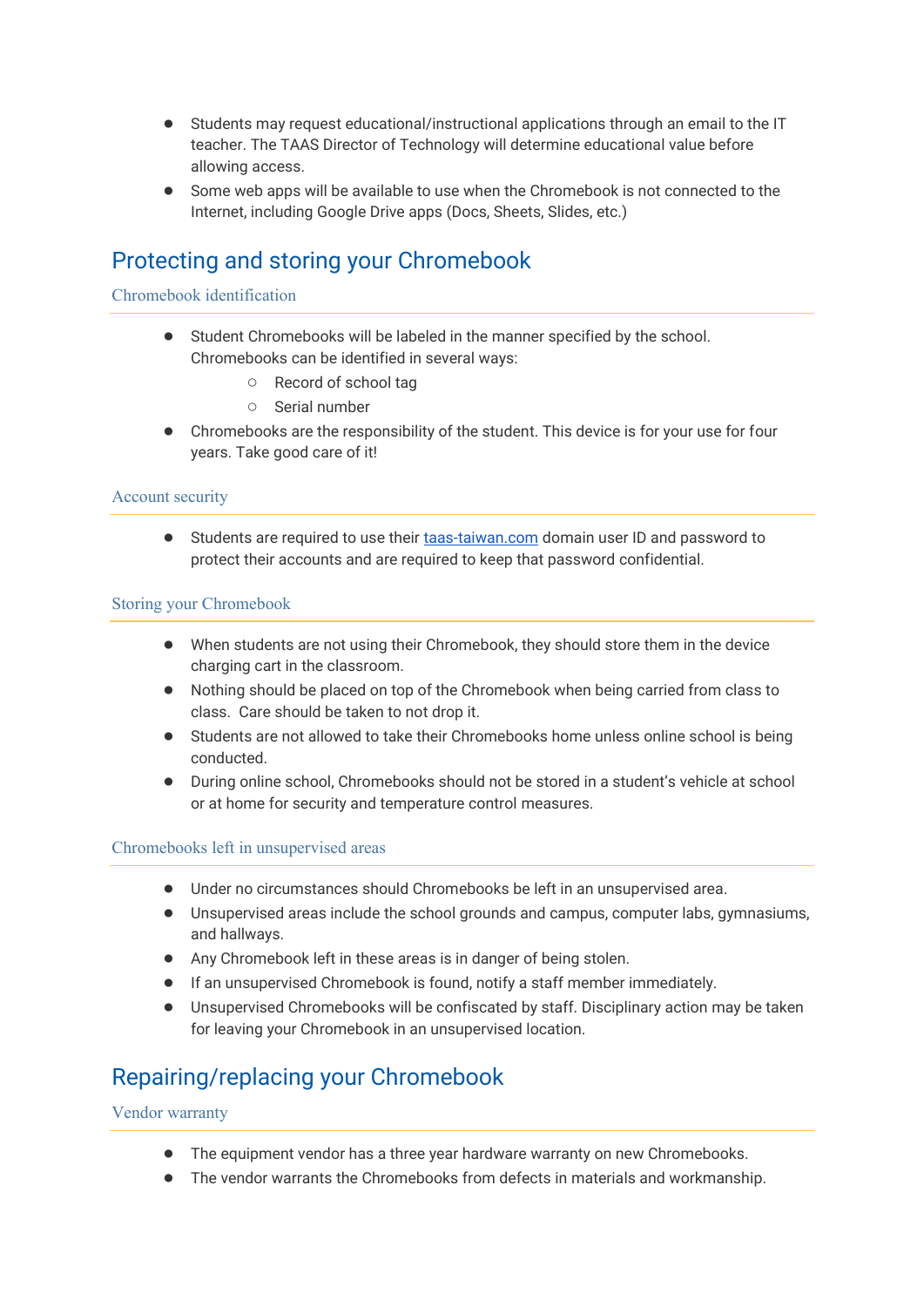- This limited warranty covers normal use, mechanical breakdown or faulty construction and will provide normal replacement parts necessary to repair the Chromebook or Chromebook replacement.
- The vendor warranty does not warrant against damage caused by misuse, abuse, accidents or Chromebook viruses.
- Please report all Chromebook problems to your homeroom teacher and the IT teacher.

### Chromebook repair costs

If the Chromebook is damaged, lost, or stolen, the cost to repair or replace it is the responsibility of the student.

- Lost or stolen Chromebooks must be reported to the principal within 24 hours of the incident.
- Damaged devices will be repaired through the school only.
- The student will be charged for the cost of a new device if it is damaged beyond repair, lost, or stolen.

## Chromebook technical support

Technical support will be available at the IT department. Services provided include the following:

- Hardware maintenance and repairs
- User account support
- Coordination and completion of warranty repairs
- Distribution of loaner Chromebooks
- **All repairs must be completed by the IT staff.**

# Expectation of privacy

**No right of privacy exists in the use of technological resources provided by the school.** School system administrators or individuals designated by the administration may review files, internet history logs, monitor communications/content activities, and intercept email messages to maintain system integrity and to ensure compliance with school policy and applicable laws and regulations. School system personnel will monitor online activities of individuals who access the internet via school owned computers. Students must give the device to any staff member immediately upon request. All logins to school accounts are monitored.

# Responsible digital use and awareness

School--issued Chromebooks and other devices connected to school owned WiFi and internet should be used for educational purposes and students are to adhere to TAAS's Acceptable Use Policy as printed in the Handbook for Students and Parents. This includes all of its corresponding administrative procedures at all times. While working in a digital and collaborative environment, students should always conduct themselves as responsible digital citizens.